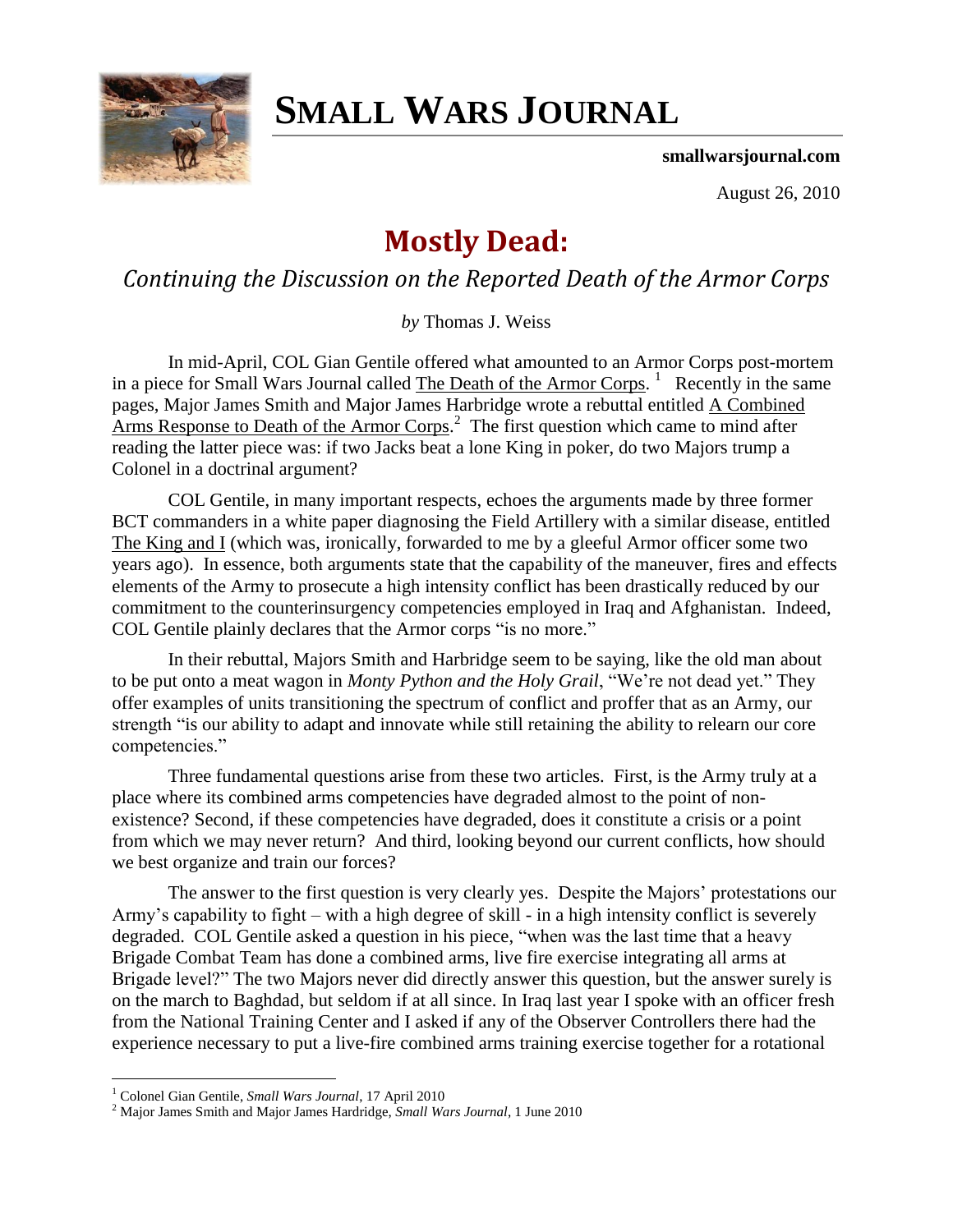unit. The answer was no. Shortly after that, I took a poll of our battalion and there were exactly three officers with that type of combined arms experience – the Commander, the S3, and myself – and about double that number of NCOs. Enshrined in manuals and SOPs which are gathering dust we have the knowledge; we sorely lack the experience.

Armor, Artillery, Mechanized Infantry, and other branches are unschooled in combined arms competencies because they have been schooling themselves – to a very high degree – on the competencies needed to fight in Iraq and Afghanistan today. As long as we"ve been prosecuting those counterinsurgency campaigns, we have faced a choice: train for current combat conditions or train for possible future high intensity combat conditions in order to maintain those competencies. Our end strength, the force requirements of Iraq and Afghanistan, and the time between deployments have all conspired to dictate that we place a priority on the former at the expense of the latter. During a one year dwell time at home station, there is simply no time for forays into complicated combined arms competencies like the deliberate breach, and only limited time for basic staples like crew qualification. Of course our combined arms skills have atrophied. How could they not?

In an article in Joint Force Quarterly about a year ago, COL Gentile argued that "had [the Army] focused the majority of its time and resources prior to the Iraq War on counterinsurgency and nation building, it is reasonable to assume that the march to Baghdad…could have turned out much differently.<sup>355</sup> He is correct. Our focus on combined arms competencies in the years leading up to the march to Baghdad got us there in the first place. And our lack of focus on those competencies in the years since the march on Baghdad means that it's doubtful we could reproduce the same brilliant result.

In the SWJ article in question, COL Gentile asked another question: "what if a heavy Brigade Combat Team in Iraq was told to pick up and head east and do a movement to contact?" In all probability, plenty of chaos would ensue. In Iraq last year, our battalion was one of the few artillery units north of Baghdad which brought all of its howitzers to Iraq. For the duration of our deployment, M1s and M2s remained parked, infrequently if ever used, dress right dress in a neat little line. Headquarters built intricate nests and fortified them heavily, making a quick extraction a near impossibility.

If the Army has lost these combined arms skills, are they gone for good? Here the two Majors are correct to say that we maintain the ability to relearn what has been lost. In his recent book, *[A Question of Command](http://www.amazon.com/Question-Command-Counterinsurgency-Library-Military/dp/0300152760)*, Mark Moyar argues that "counterinsurgency is "leader-centric" warfare, a contest between elites in which the elite with superiority in certain leadership attributes usually wins.<sup>4</sup><sup>3</sup> His expands on this thesis with historical examples, but he limits his analysis to counterinsurgency. *All* warfare is in a sense "leader-centric" and nearly all of the attributes he specifies for effective counterinsurgency leaders could also apply to leaders in a high intensity conflict.<sup>5</sup> It is here – the development of highly effective leaders – where the American military excels. And it is here even today where we have the largest advantage, albeit not in an easily quantifiable form, over other potential peer competitors.

 $\overline{a}$ 

<sup>&</sup>lt;sup>3</sup> Colonel Gian Gentile, *Joint Force Quarterly*, 1<sup>st</sup> Quarter 2009

<sup>4</sup> Mark Moyar, *A Question of Command*, Yale University Press, 2009, pg. 6.

<sup>5</sup> Moyar names ten attributes of effective counterinsurgency leaders: Initiative, Flexibility, Creativity, Judgment, Empathy, Charisma, Sociability, Dedication, Integrity, and Organization. With the possible exception of Sociability, an argument could be made that all effective leaders, whether prosecuting a counterinsurgency or not, have these same attributes.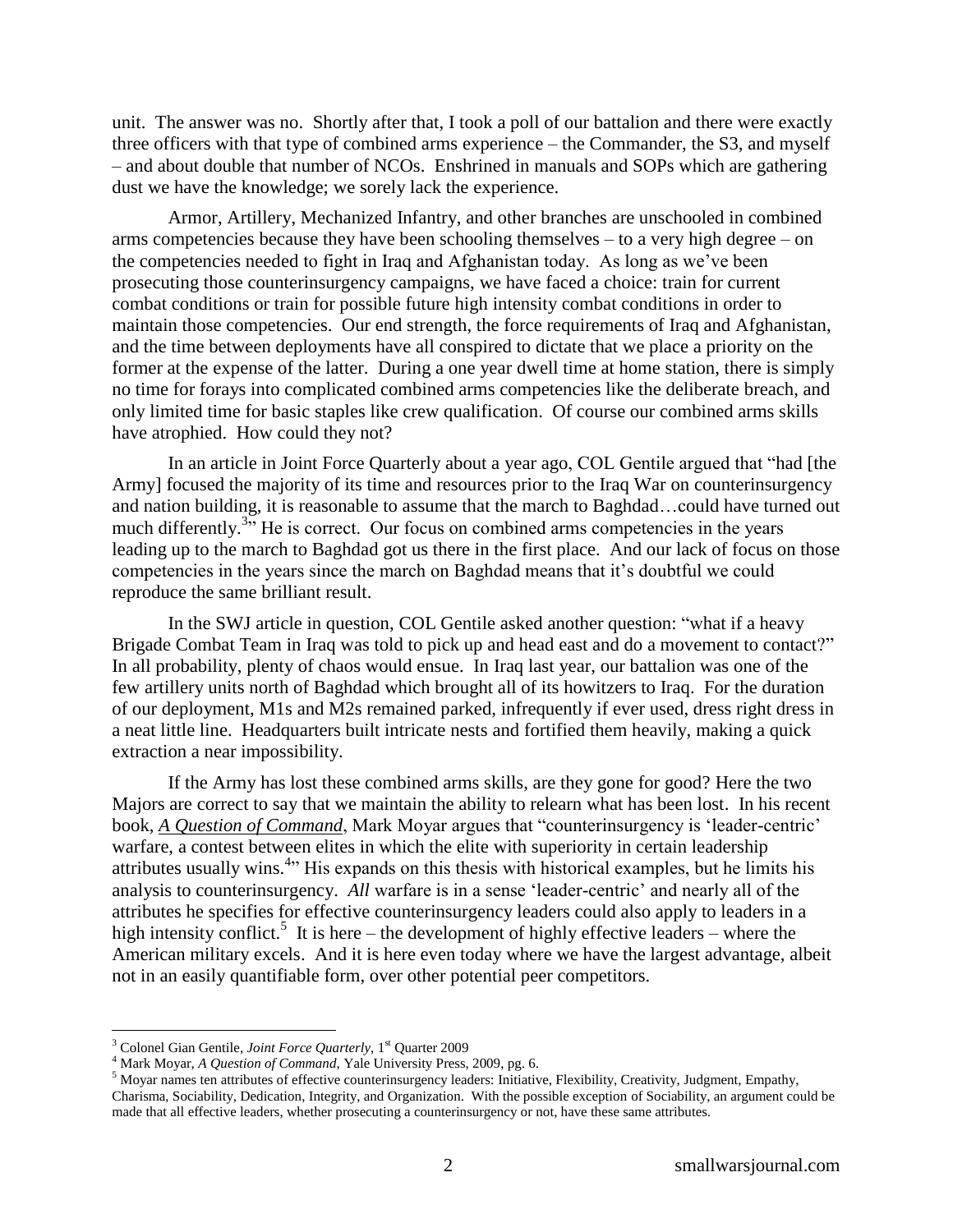During the course of my time as a Battalion S3 and XO, I often marveled at the challenges that our young Battery Commanders and junior Captains and Lieutenants surmounted time and time again. And our experience is typical. The Army continues to produce highly intelligent, quality leaders whose ability to adapt and innovate is startling. With multiple combat tours behind them, the average Captain is in many ways much more mature and seasoned than I was at a similar point in my career. With leaders of this caliber, of course the Army has the ability to relearn combined arms competencies.

Here we arrive at the crux of the second question, does all of this constitute a crisis? I don"t believe it does. To paraphrase Donald Rumsfeld: you fight the wars that you have, not the wars that you want. Right now we are engaged in two wars that do not require the combined arms competencies in question. And given the choices available during the last decade, we"re in a far better place now than we could have been.

In his recent book, Karl Rove writes that former President George W. Bush argued, during the decision making process which led to the Surge in Iraq, that "there were two ways to break the military. One was to overstretch it. The other was to allow it to be defeated….the latter would be far worse.<sup>6</sup> And while he wasn't specifically speaking to our current debate, his point is valid. The President was willing to assume risk by overstretching the military or pulling it away from what had been its core combined arms competencies in the years before 2003 to avoid defeat in Iraq. Given those two probable outcomes, I suspect any reasonable person would have made the same choice.

COL Gentile acknowledges that it will be "hard, very hard" to regain our 2003 level of competency. In my estimation, to regain that level will require a year of re-training for each year "lost" to counterinsurgency. If we pull out of Iraq and Afghanistan now and begin our retraining in earnest, in 2017 we, as an Army, will have regained the competencies and the depth we have lost. It will be a long, hard road filled with many scathing After-Action Reviews at the Combat Training Centers. Armed with the leaders we have, however, it is possible.

But do we want to regain those competencies? We come now to our final question: how best do we organize and train our forces for future conflict? It is a question which veritable armies of writers, analysts, lobbyists, and civilian and military leaders attempt to answer every day, most notably during the Quadrennial Defense Review. There is a long-running debate between COL Gentile and LTC John Nagl on this very subject. It's not a question for which I will propose an answer. Greater minds have thought deeper and longer than I on this subject. But I will offer a few thoughts.

For an impressive amount of time America has had near total security. Our very sovereignty has, arguably, not been in doubt since the Civil War. For most of the  $20<sup>th</sup>$  century we prepared for and prosecuted war, both high intensity and irregular, upon the shores of other continents for other nations. The terminology we use to describe our security strategy speaks to securing American interests overseas, and not America itself. Indeed, we"ve created a Department of Homeland Security to defend our homeland against people who, while they can cause terrible death and destruction as evidenced by 9/11 and subsequent attacks, cannot yet directly challenge our sovereignty.

 $\overline{a}$ 

<sup>6</sup> Karl Rove, Courage and Consequence, pg. 816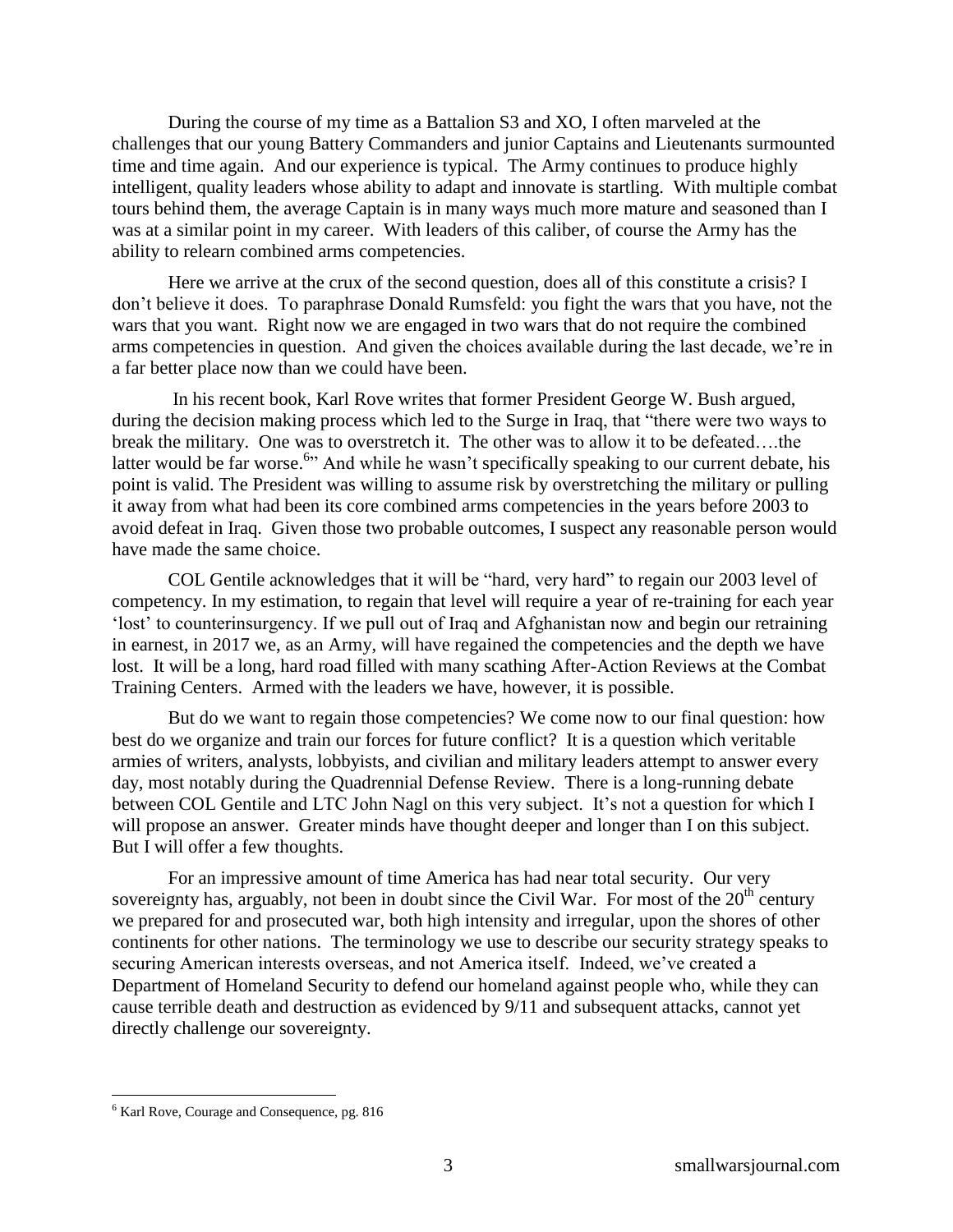Our security umbrella, a result of our  $20<sup>th</sup>$  century wars, extends across the Pacific to the shores of Asia and across the Atlantic to the European Union and NATO. It has been the greatest force for good in the last hundred years. Wherever America promised security, prosperity inevitably followed. One need look no farther than a nighttime satellite photo of the Korean peninsula showing the South bathed in light and the north shrouded in darkness.

During my lifetime the security debate was dominated by the conflict between East and West, Democracy and Communism, the USA and the USSR. Twenty years ago, that dichotomy dissolved and in the absence of another peer military competitor we have been searching for a new paradigm ever since.

What has emerged in its wake has challenged analysts and theorists, but could best be summed up by the term "Hybrid Warfare." In his discussion of this phenomenon, Frank Hoffman of the Potomac Institute notes that "conventional and irregular forces, combatants and noncombatants, and even the physical/kinetic and virtual dimensions of conflict are blurring.<sup>7</sup>

A recent example from the Middle East may offer an illustration of this type of warfare. On May 31, Israeli Defense Forces boarded the Mavi Marmara in international waters in order to prevent the ship from breaking a joint Israeli-Egyptian blockade and landing in Gaza. Portrayed in the press as a humanitarian mission, there is growing evidence that the Mavi Marmara, in addition to humanitarian activists, carried irregular forces that precipitated a deadly conflict with the IDF. World opinion instantly condemned the Israelis, and a week later Iran announced that they were prepared to escort convoys carrying humanitarian aid – and in all likelihood weapons – through the blockade to Gaza.

Israel has shown time and time again that its military is capable of defeating a conventional, combined arms attack. That country"s enemies have, therefore, quite logically shifted tactics to attack where Israel is weaker. And herein lies the power of hybrid warfare. As globalization – and more importantly, connectivity – continues apace, more doors are opened for the committed rogue, non-state, or transnational actor. Iran and Hamas can accomplish an operation (if indeed it was an operation) like that aboard the Mavi Marmara as a direct result of this connectivity.

The question then becomes, does this type of hybrid warfare present a challenge to Israeli sovereignty? The Mavi Marmara may have generated some positive press for Hamas, but will that enable them at some point of achieving their goal of the destruction of Israel? And by extension, will a hybrid enemy at some point in the future challenge the sovereignty of the United States?

For a possible answer, I"ll come full circle to COL Gentile. Since the beginning of time, wars have been decided by capturing and holding terrain. The United States military in 1991 and 2003 put on a stunning exhibition of the competencies required to do this, arguably the best the world has ever seen. In the long term, to lose or willingly degrade these competencies and replace them with hybrid war competencies is not justified. The risks are too great. A country can lose a hybrid war battle, as Israel has done time and time again, and still win the war. It cannot, however, lose a high intensity, combined arms battle without a much greater chance of losing the war.

<sup>&</sup>lt;sup>7</sup> Frank G. Hoffman, "Conflict in the 21<sup>st</sup> Century: The Rise of Hybrid Wars", Potomac Institute for Policy Studies, 2007, pg. 33.